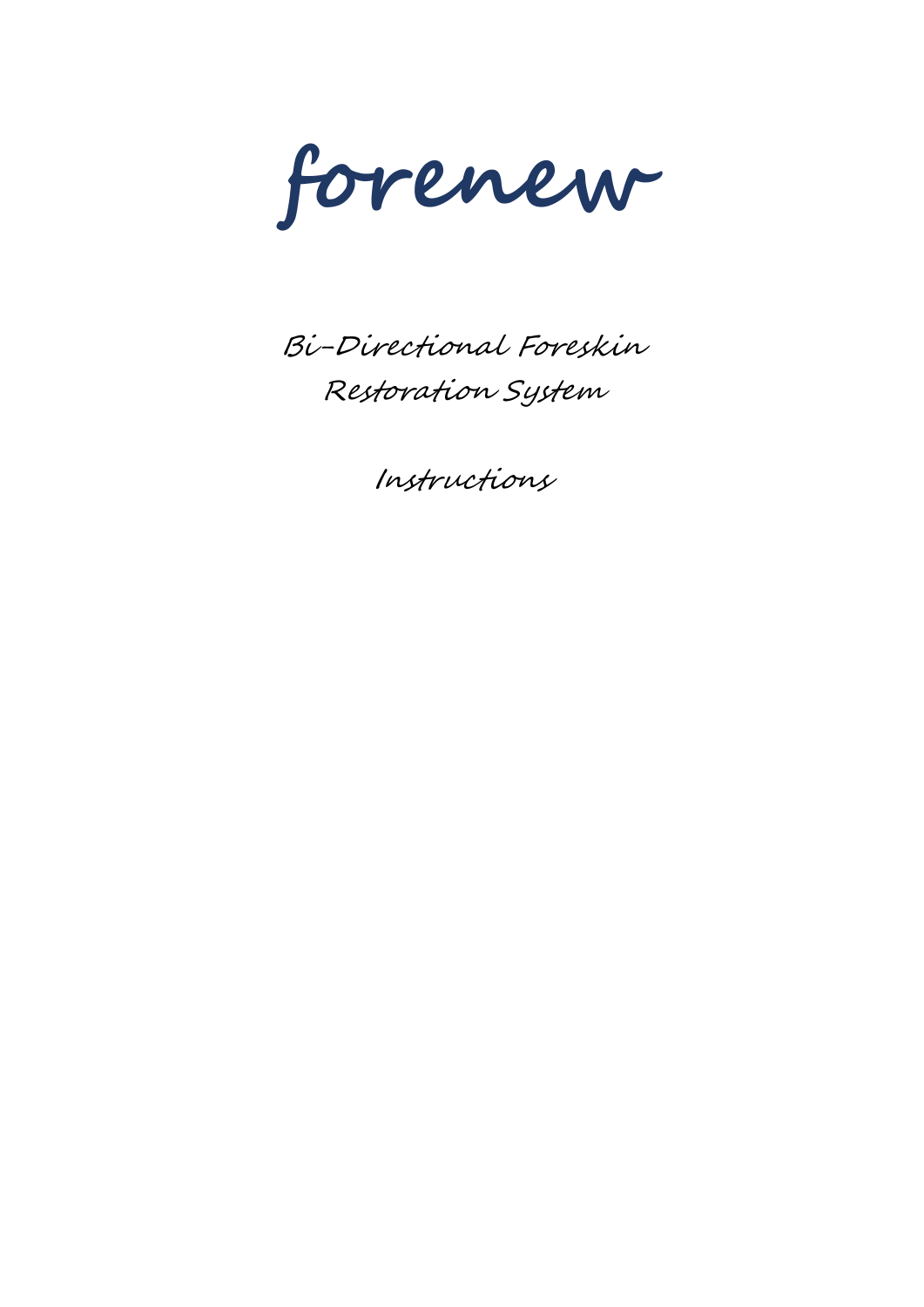# **Introduction**

Thank you for purchasing the Forenew Foreskin Restoration System. We are confident that you will be delighted with the results our product produces.

Please take the time to read the following instructions regarding the safe use of the product. These instructions provide detailed information on how the device works, how it should be fitted and used and how it should be cared for. Please also visit our website www.forenew.co.uk where you will find information, updates, product development and links to useful websites.

If you have a specific question, please contact our customer support team via email telephone or post. Once again thank you for purchasing our product and we hope you will be delighted with the results it achieves.

# **Why Restore?**

#### **A Natural Looking Penis**

To many circumcised men their penis feels incomplete and unnatural. A circumcised penis consists of an exposed glans and often an unsightly scar as a result of the operation procedure. The 'quality' of this scar will depend very much on the surgeon's level of care when performing the operation. Using our device will bring about a natural looking penis with covered glans and the covering of any unsightly scar to the penile shaft. Most men gain significant positive psychological effects as result of restoring their skin.

#### **Increase in Sexual Intensity**

Many men who have restored their foreskin report that sex is much better for them. The glans and inner foreskin are mucous membranes which are exposed permanently when a man is circumcised. As the glans and inner foreskin are sensitive and easily stimulated the body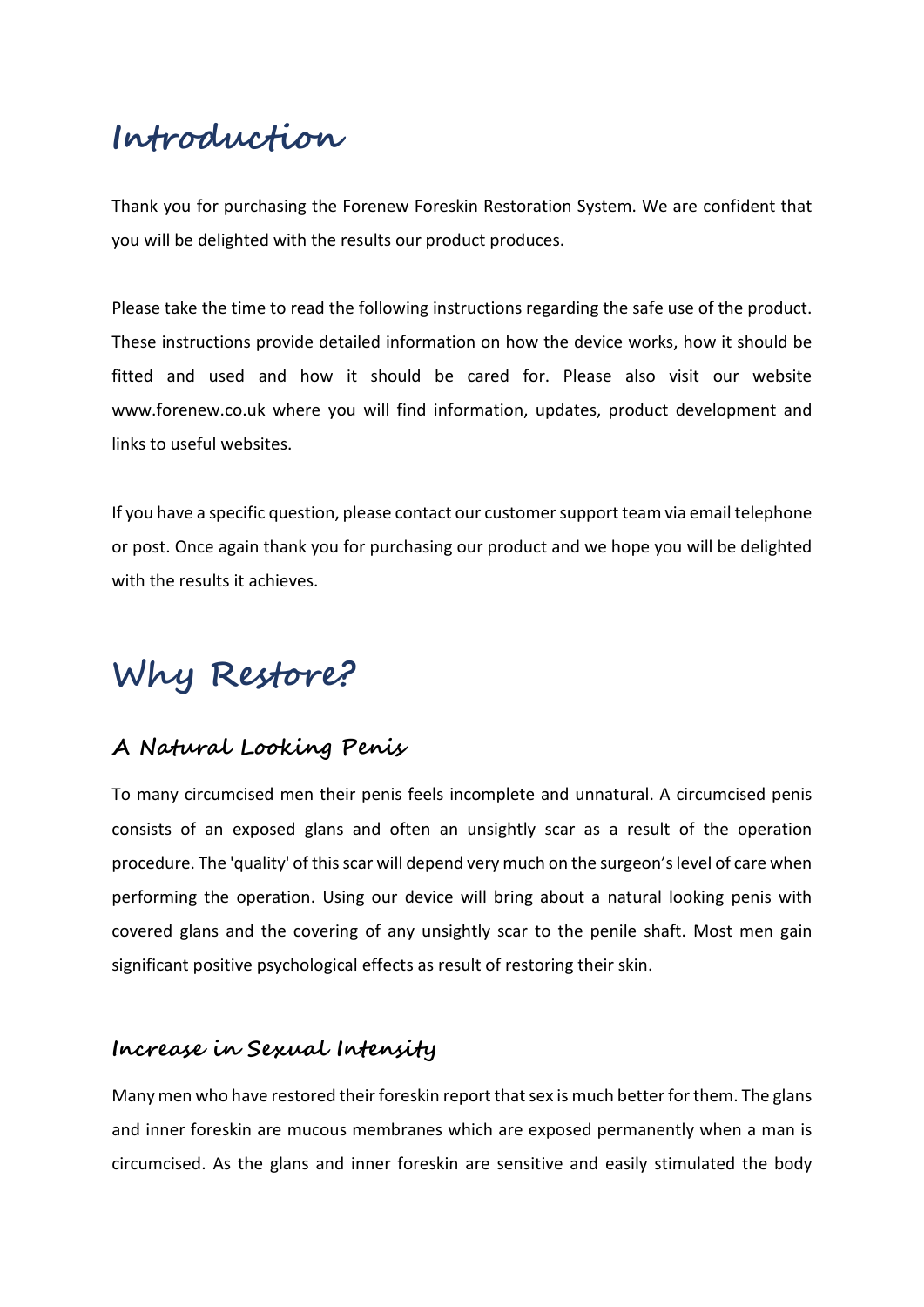develops a calloused layer to insulate the nerves resulting in decreased sensitivity. Men who restore their foreskin report an increase in sensitivity and as a result an increase in the intensity of the orgasms they experience.

#### **Better Sex for Women**

A report titled The Effects of Male Circumcision on Female Arousal and Orgasm produced back in 2003 found male circumcision may exacerbate female vaginal dryness during intercourse. The report also stated that women who had experienced sex with circumcised and intact men preferred intact men at a ratio of 8.6 to 1. 85.5% of the women also reported that they were most likely to experience an orgasm with a genetically intact man. Men who restore their foreskin report their partner experiences less discomfort after sexual intercourse and artificial lubrication is often no longer necessary.

#### **What is Foreskin Restoration?**

Foreskin restoration is the process of lengthening the penis shaft skin over a period of time to replace the foreskin removed surgically. Circumcision surgery removes the frenar band, the ridged band and all or part of the frenulum and although restoration cannot replace these missing structures, foreskin restoration can create slack skin that will cover and protect the glans from becoming keratinized, just like the original foreskin.

## **How does it Work?**

The device works by stretching the remaining skin of the penis. This method stimulates the human body's natural reaction to the application of tension. Tissue cells react by multiplying and the tissue gradually expands. Stretching of tissue has long been known to stimulate mitosis with skin from the shaft gradually increasing in length through regular use and eventually covering the glans.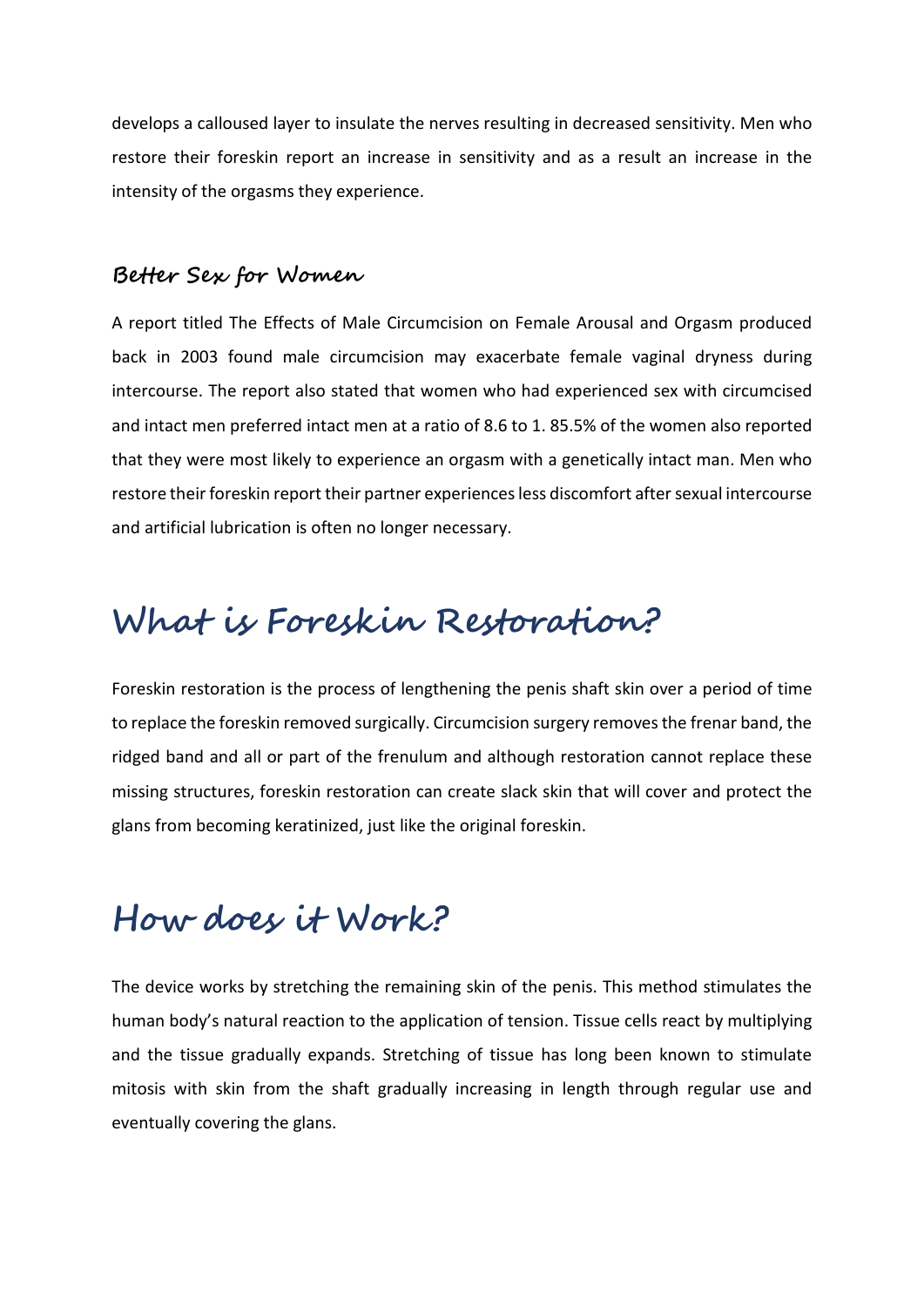## **How Long Do I Need to Wear It?**

Skin restoration can only be achieved by wearing the device daily. It is not essential that the device is worn for long uninterrupted periods of time daily to achieve results. You can determine what period you are comfortable with wearing the device each day; however we recommend wearing the device for around four-six hours per day and applying noticeable tension will achieve mitosis and positive results.

### **Are the Results Permanent?**

Yes the results are permanent, you do not need to wear the device once you have achieved the desired result.

# **Why Forenew?**

We believe the Forenew Foreskin Bi-Directional Foreskin Restoration System is one of the best there is on the market. We believe our device is one of the few devices which can be used the entire restoration process without the need for further parts. Our patented retainer design helps to ensure maximum grip between the device and the skin is maintained throughout use providing noticeable results over time.

# **Fitting**

- 1. Prior to fitting, ensure both the device and the penis are completely clean and dry. Moisture may cause the device to slip.
- 2. Compress the device and lock the nylon collar in position to prevent the spring releasing. Invert the retainer (shown overleaf)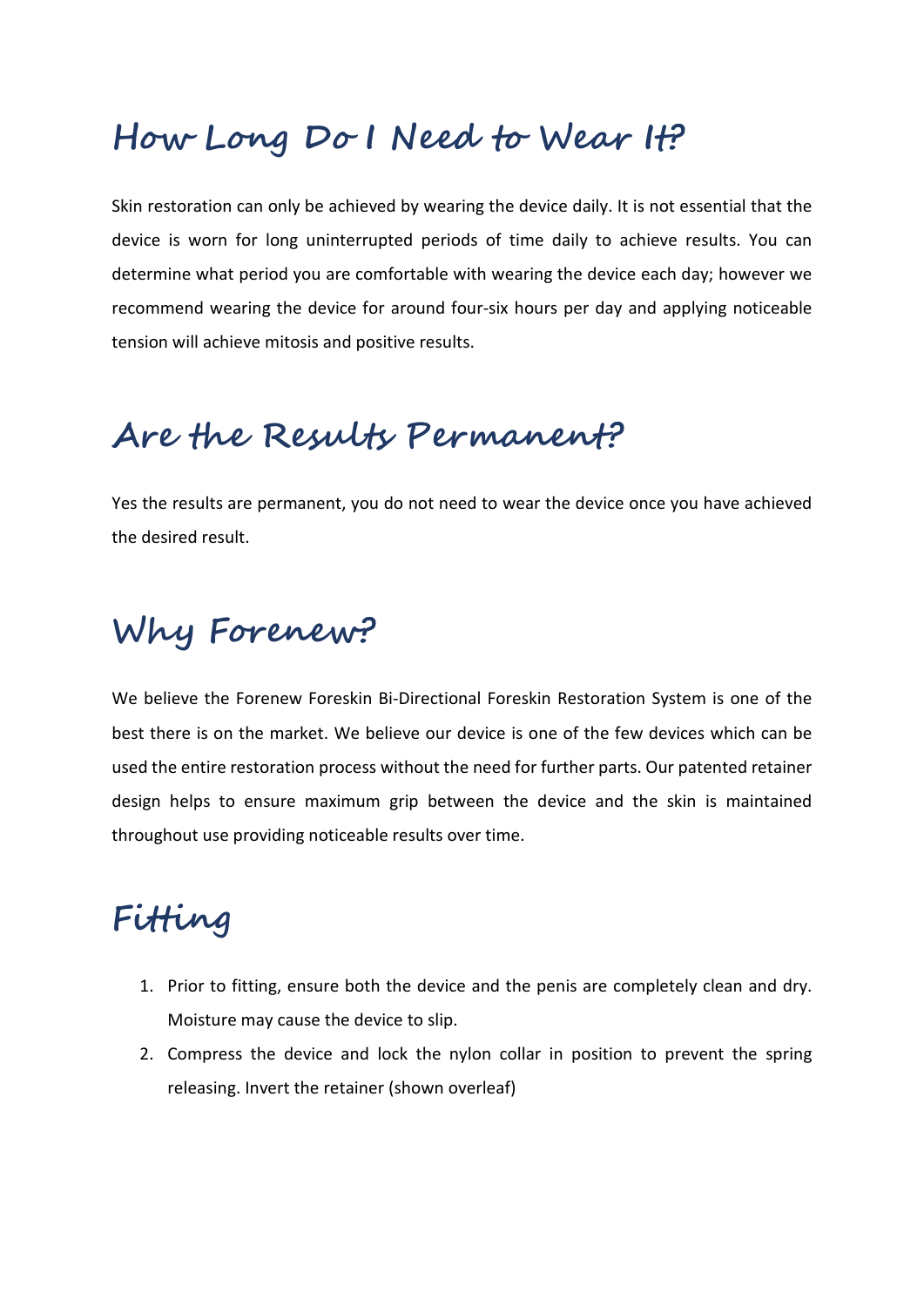

3. Position the pusher on top of the glans and pull the shaft skin up and over the cone equally (shown below).

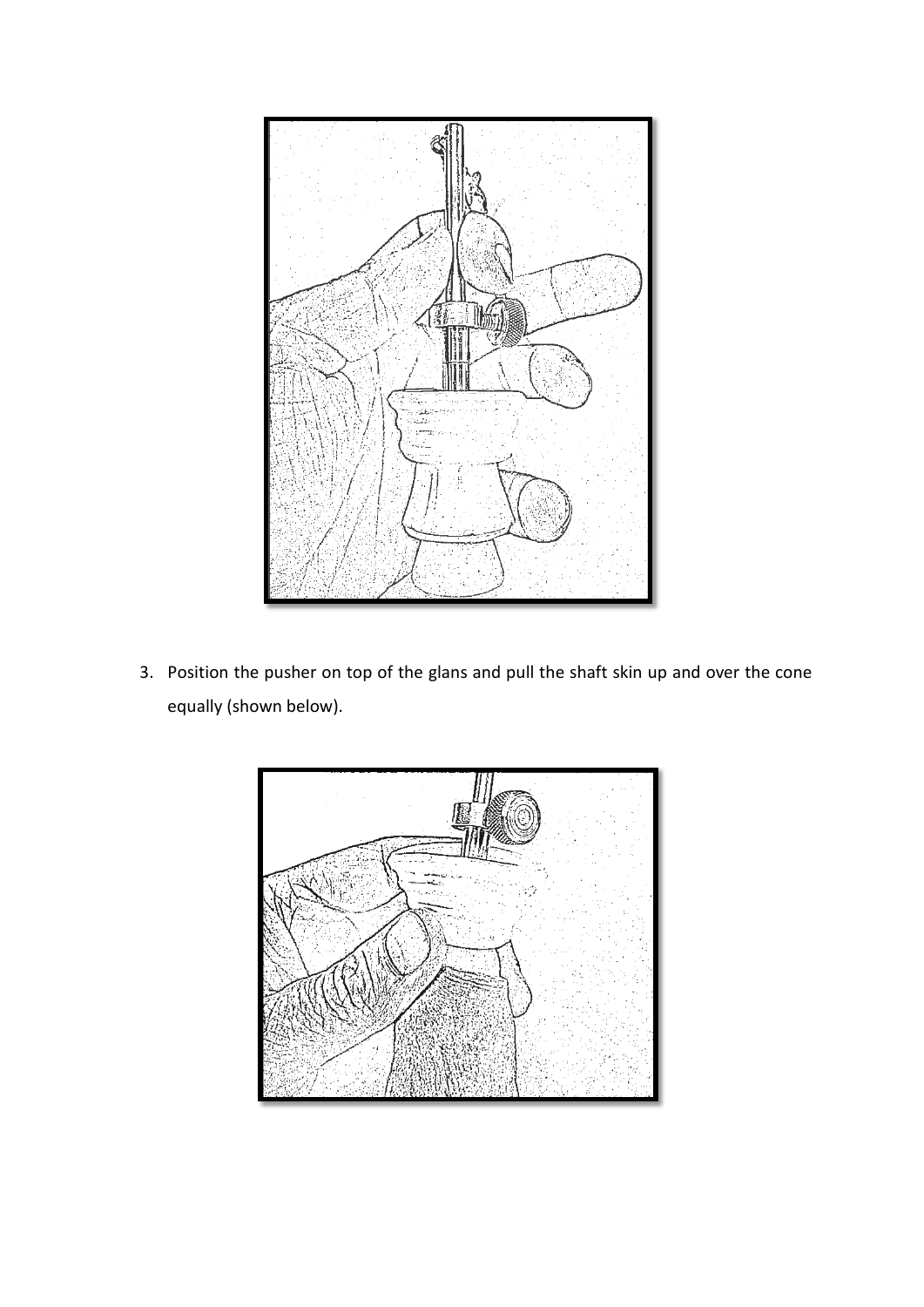- 4. Keeping the skin in position carefully roll the retainer down maintaining skin position visually checking all the time the skin remains in position.
- 5. If the skin moves at any point or the skin is not equal than repeat steps 3-4 again until the skin is satisfactorily positioned, and it feels comfortable. Note - It is important to ensure the skin is not pinched or uncomfortable in any way. Any discomfort felt when fitting will only be amplified during the period of the use.



Above – Visually check to ensure the skin is positioned equally.

- 6. Gently release the locking screw maintaining pressure to let the spring tension the skin slowly. **Please note if using a high-tension spring extreme care should be exercised to gently take up the tension on the foreskin. Applying excessive tension too quickly can be painful and damage the skin.**
- 7. Once the spring is at its full tension ensure the device feels comfortable. If not either re-set the device or adjust the spring with less tension. Once satisfied position the locking collar in a suitable position and lock in place. To refit repeat steps 2-7 each time.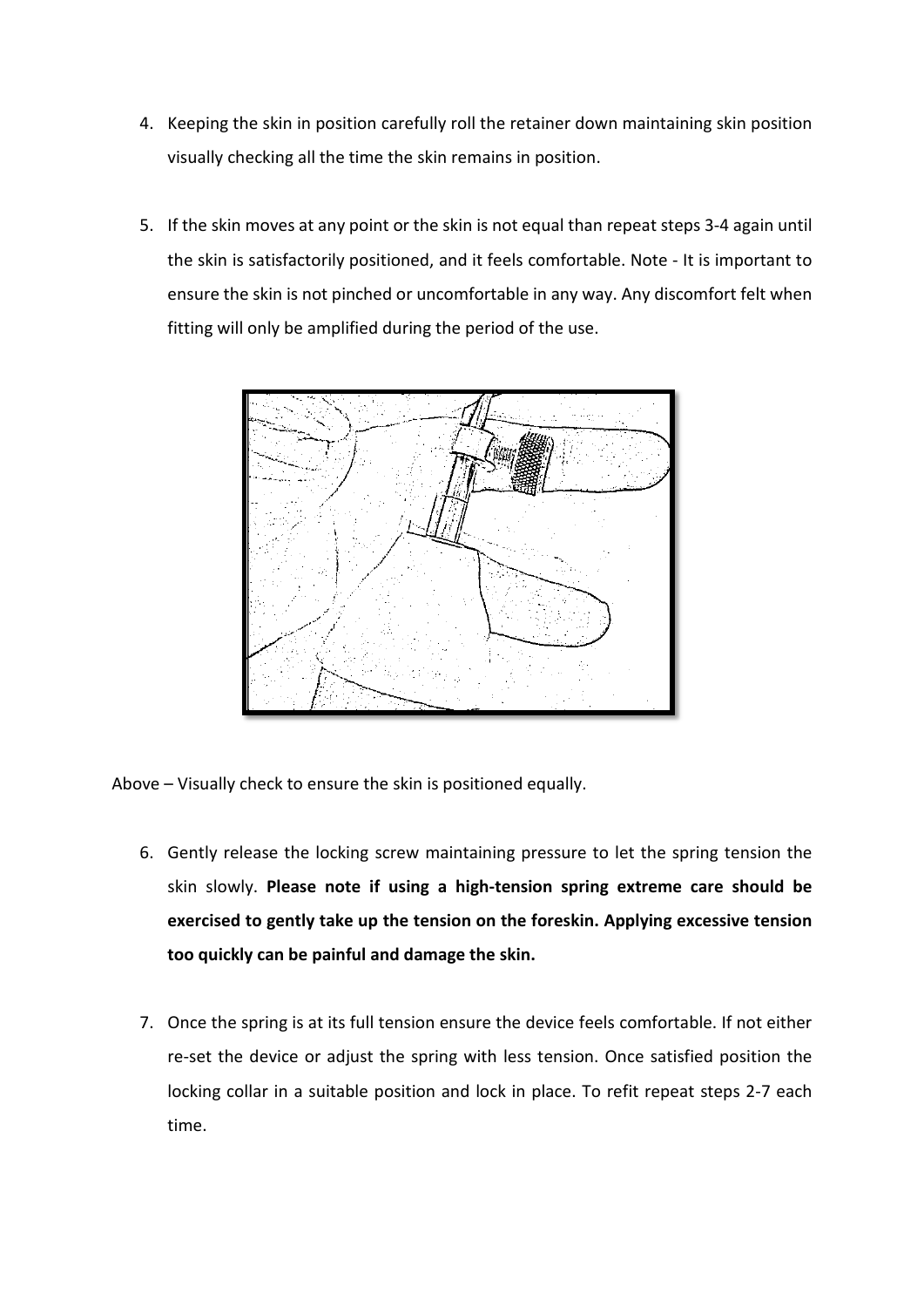

8. To remove the device under tension, position the locking collar at the top of the silicone retainer, secure in position and lift the silicone retainer and release the foreskin.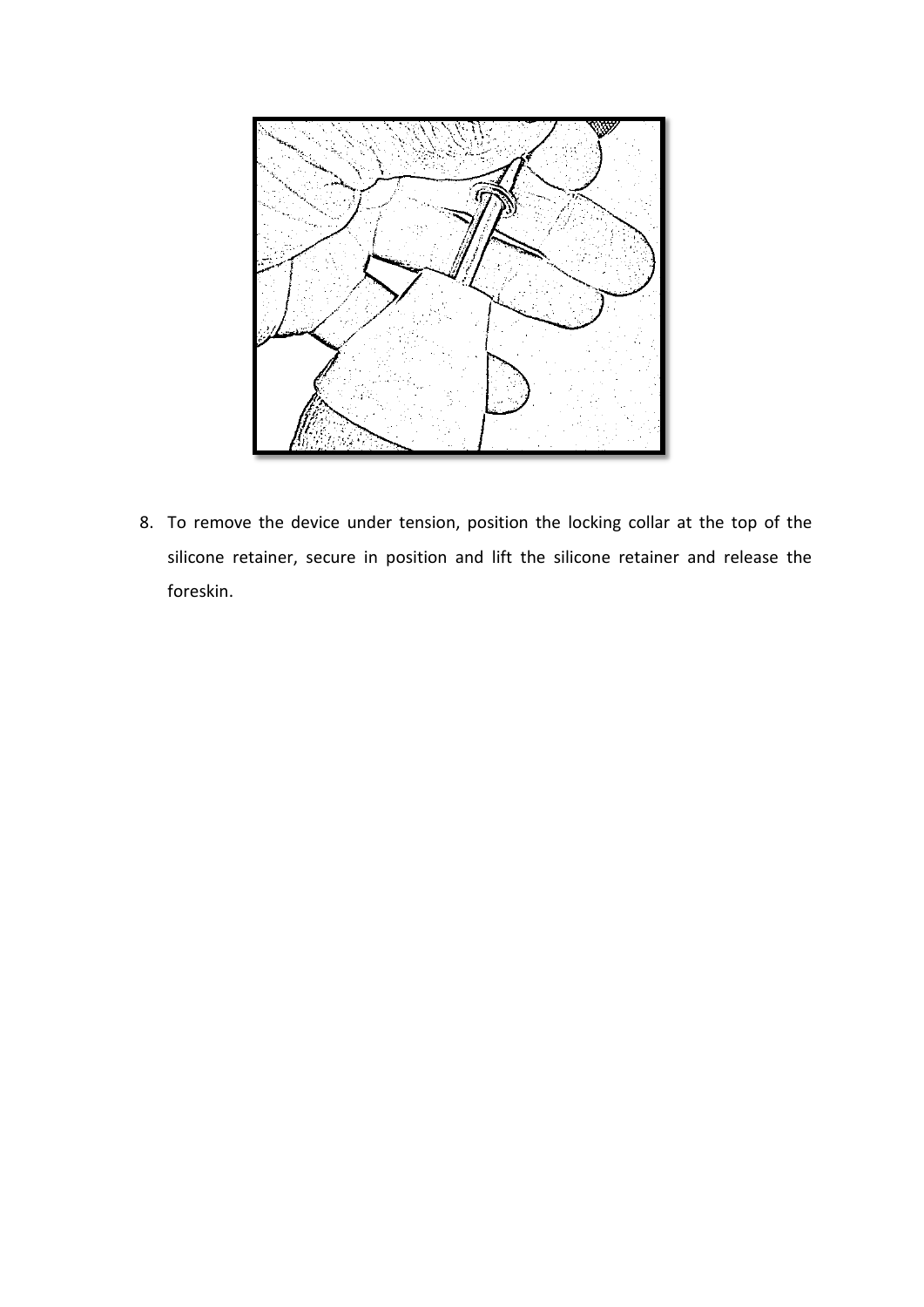# **Collar Fitting and Adjustment**

To install the spring adjustment collar simply unscrew the pusher of the device by unscrewing it. Fit the required size spring (either the 0.9 or the 1.25mm supplied). Slide the collar onto the 6mm rod (loosening the grub screw if required), position and tighten the grub screw with the supplied key and re-fit the pusher (shown overleaf). Check the device tension and adjust the collar position again if necessary. **Note:** If the foreskin skin is particularly short the user may need to temporarily remove the collar to allow the device to 'close' further minimising the distance between the pusher and the hard cone.



#### **Foam Pads**

The device is provided with a number of blue foam pads. Should you experience discomfort to the glans during use, the foam pads may be used to soften the face of the pusher pad. To fit to the device take the 3 M self -adhesive pads remove the protective coating from one side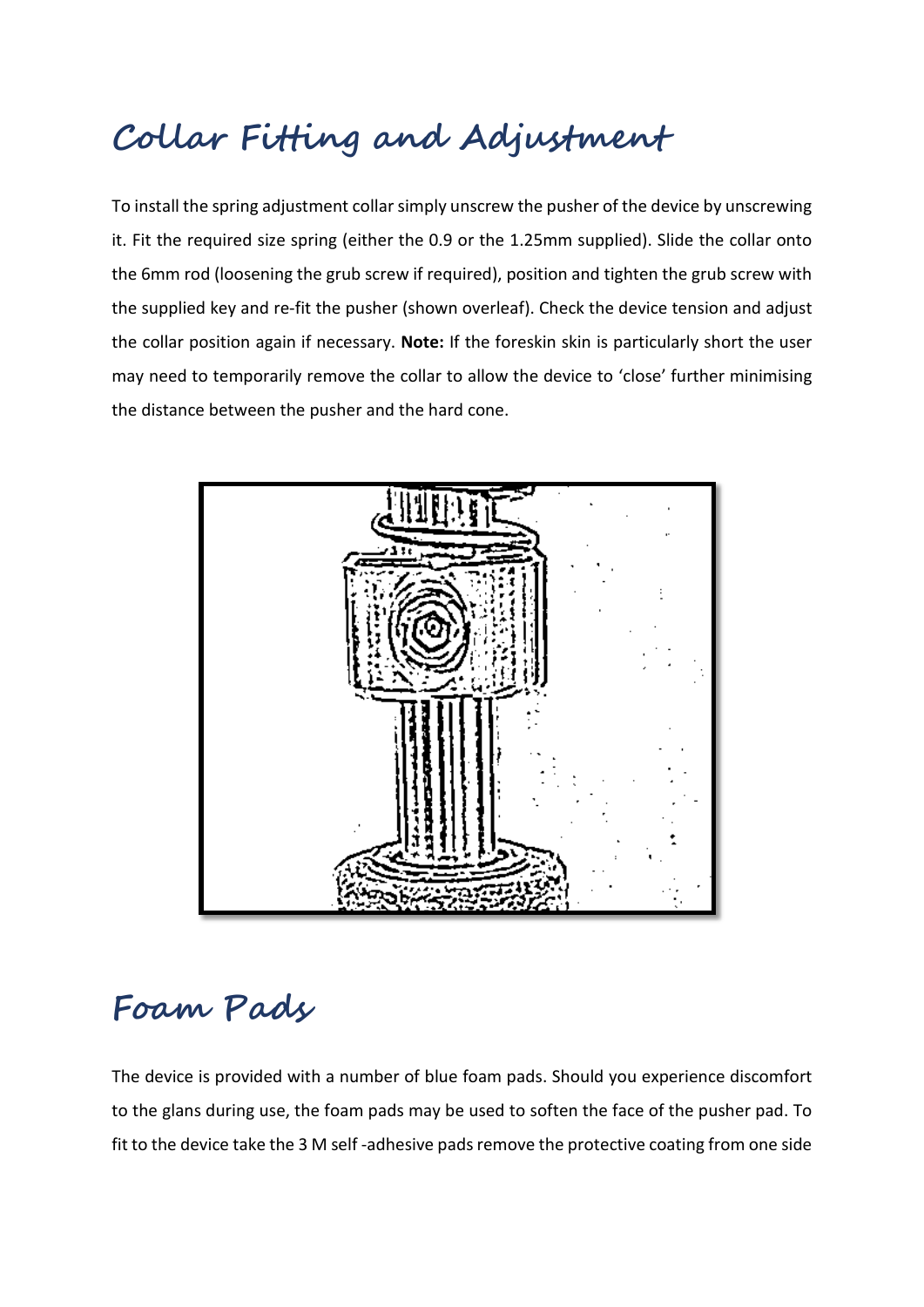and to the bottom of the pusher. Removing the other sides protective coating affix the required type foam or silicone disc to the 3M pad.

# **Night Wear**

Wearing the device during sleep is not advised and should be avoided for safety reasons.

## **Cleaning**

The silicone components of the device should be cleaned daily using a mild hypoallergenic soap and water. Before refitting ensure the silicone is completely dry to prevent slippage. A cool or warm setting on a hairdryer may be used to accelerate the drying process.

**Safety Warning – Extreme care must be exercised when drying the product. We do not recommend using an overly excessive heat as this can distort the product. Keep any hot airdrying device at least 12"/30cm away from the device when drying.**

# **Adjustment**

The bi-directional device is sprung loaded and the amount of tension exerted to the skin can be accurately controlled by adjusting the collar above the pusher. For further information please see the section on collar fitting and adjustment.

# **Safety and Good Practice**

The Forenew Skin Restoration System has been fully tested and is in our professional opinion safe to use. The rubber we use to manufacture the retainer and cone are FDA approved and skin safe. Most men have no problems with the device whatsoever, but we know everyone is different and there may be exceptions and we hope that the following information will provide users with the necessary guidance on safety aspects of use.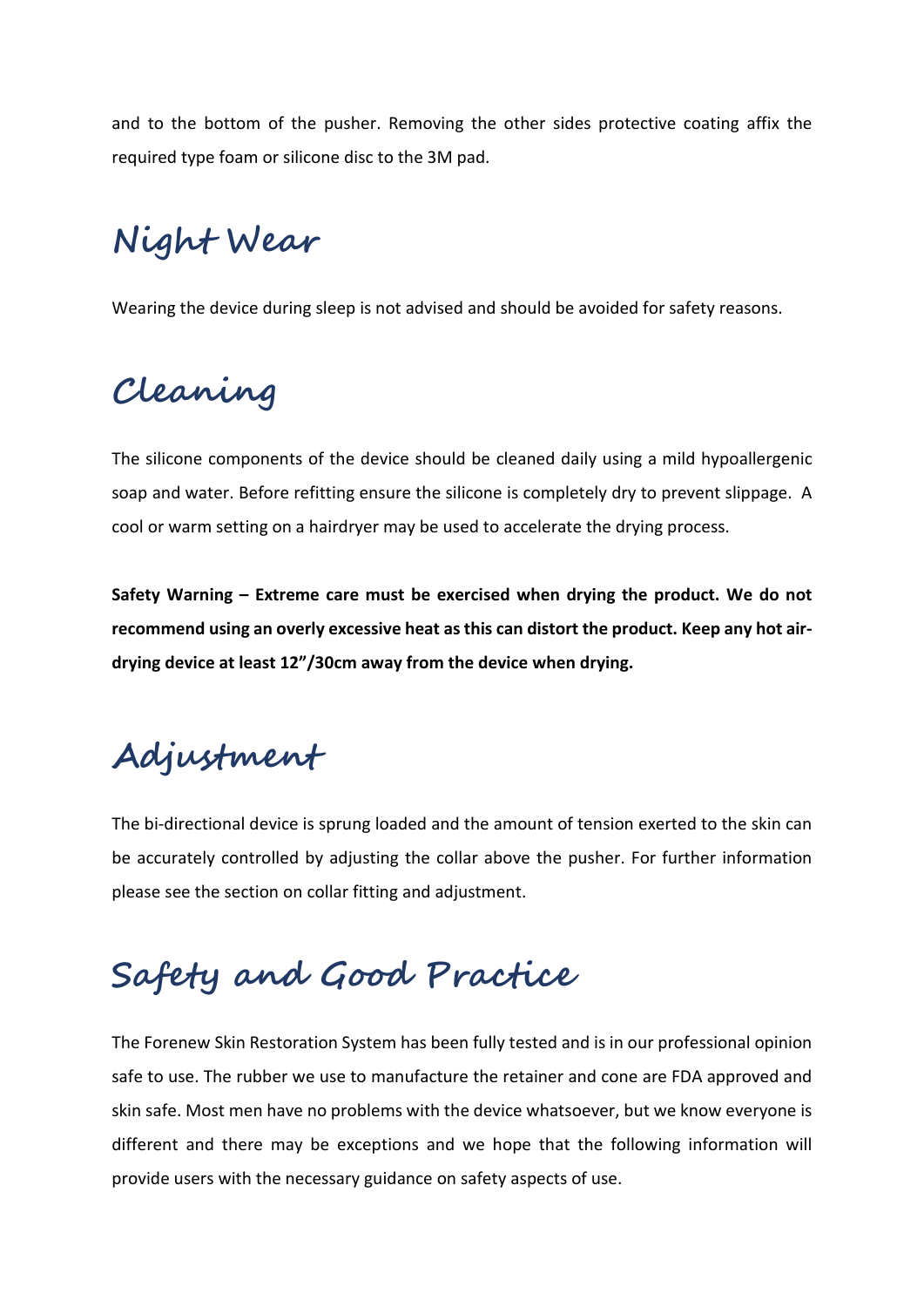The device when fitted correctly should feel comfortable after an initial settling down period of three-five days. There may be some minor discomfort to begin with due to the nature of the product and how it is fitted however this should subside after 3-4 days maximum. It is important to monitor the skins condition under and around the device daily especially in the initial period of use. If your skin under or around becomes exceptionally dry, then take a break and introduce the device again after a twenty-four-hour rest period – **Do not continue to use as this may result in the skin cracking and subsequent discomfort.** The skin should become familiar with the device and any minor reaction should subside after a period of 5-7 days. In the unforeseen event that the device continuesto cause irritation after a period of three-four weeks then please discontinue use.

When removing the device, it is essential that it is done slowly and carefully. Residues from the penis can cause some very minimal adhesion to the cone at times and when this occurs removing the cone slowly will ensure no discomfort is felt. The retainer should also be removed carefully by either lifting gently to 'break the seal' or rolling back from the bottom to release the skin. Pulling the retainer sharply should be avoided as it can 'pull' the skin and result in minor injury. Remember stretching of the skin will take some time. It is important not to rush the process. Take time to feel comfortable with the device, the longer you can wear it each day the better, but be sensible, if it is uncomfortable take a break or if an irritation occurs take a break. You should start to see results after 3 months but remember the complete process can take anything upwards of 2 years.

#### **Disclaimer**

Forenew, its affiliates, agents, and employees, and all persons acting on its or their behalf (collectively, "Forenew"), disclaim any and all liability for any errors, inaccuracies or incompleteness contained in the document or in any other disclosure relating to the product. Forenew makes no warranty, representation or guarantee regarding the suitability of the product for any particular purpose or the continuing production of any product. To the maximum extent permitted by applicable law, Forenew disclaims (i) any and all liability arising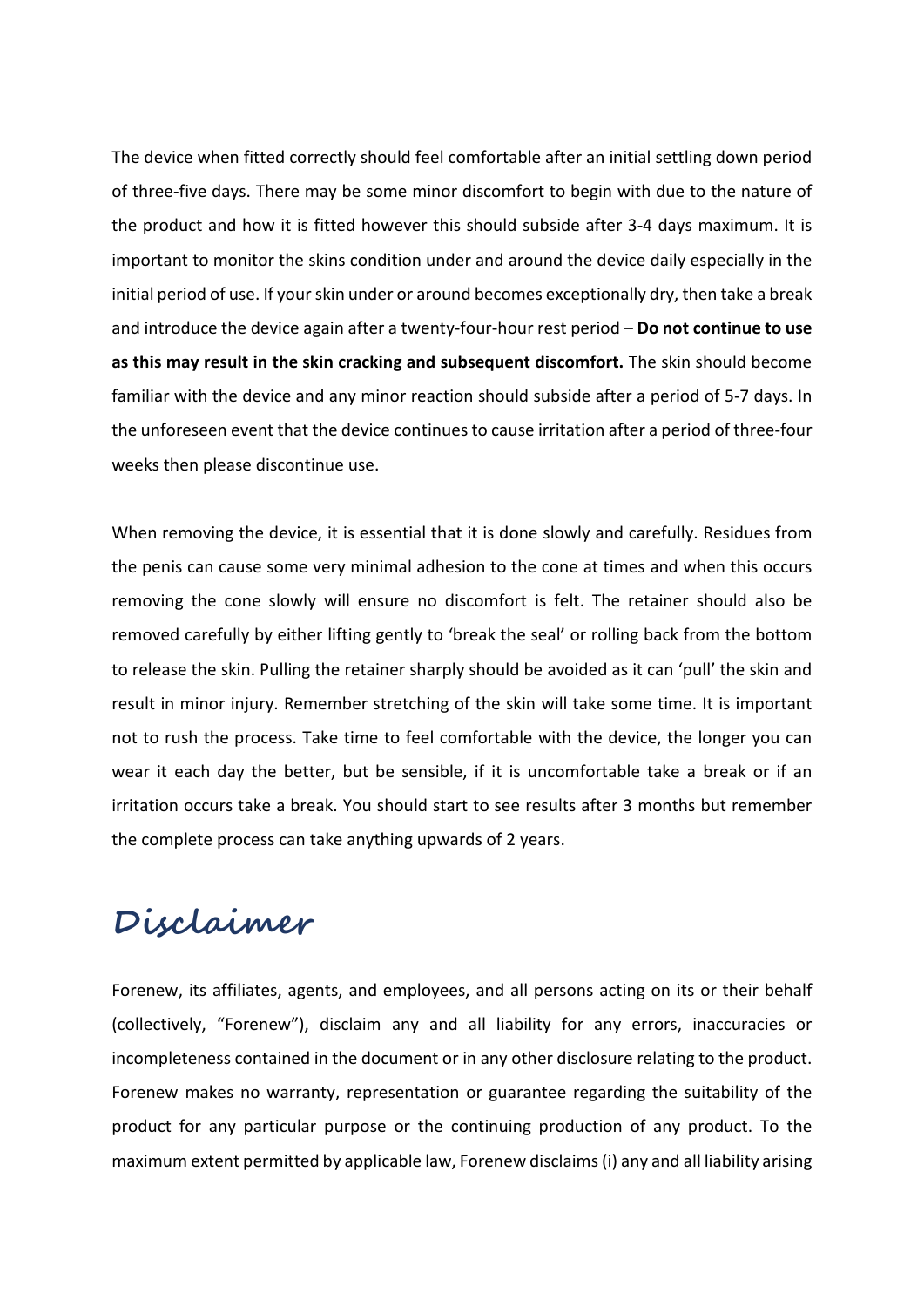out of the application or use of the product, (ii) any and all liability, including without limitation special, consequential or incidental damages, and (iii) any and all implied warranties, including warranties of fitness for particular purpose, non-infringement and merchantability.

Statements regarding the suitability of products for certain types of applications are based on Forenew's knowledge of typical requirements that are often placed on Forenew products in generic applications. Such statements are not binding statements about the suitability of products for a particular application. It is the customer's responsibility to validate that a particular product with the properties described in the product specification is suitable for use in a particular application. Parameters provided in datasheets and/or specifications may vary in different applications and performance may vary over time. All operating parameters, including typical parameters, must be validated for each customer application by the customer's technical experts. Product specifications do not expand or otherwise modify Forenew's terms and conditions of purchase, including but not limited to the warranty expressed therein.

Except as expressly indicated in writing, Forenew products are not designed for use in medical, lifesaving, or life-sustaining applications or for any other application in which the failure of the Forenew product could result in personal injury or death.

Customers using or selling Forenew products not expressly indicated for use in such applications do so at their own risk. Please contact authorised Forenew personnel to obtain written terms and conditions regarding products designed for such applications. No license, express or implied, by Forenew or otherwise, to any intellectual property rights is granted by this document or by any conduct of Forenew. Product names and markings noted herein may be trademarks of their respective owners.

#### **Product Testing**

Our products and the materials used in their manufacture are not tested on animals.